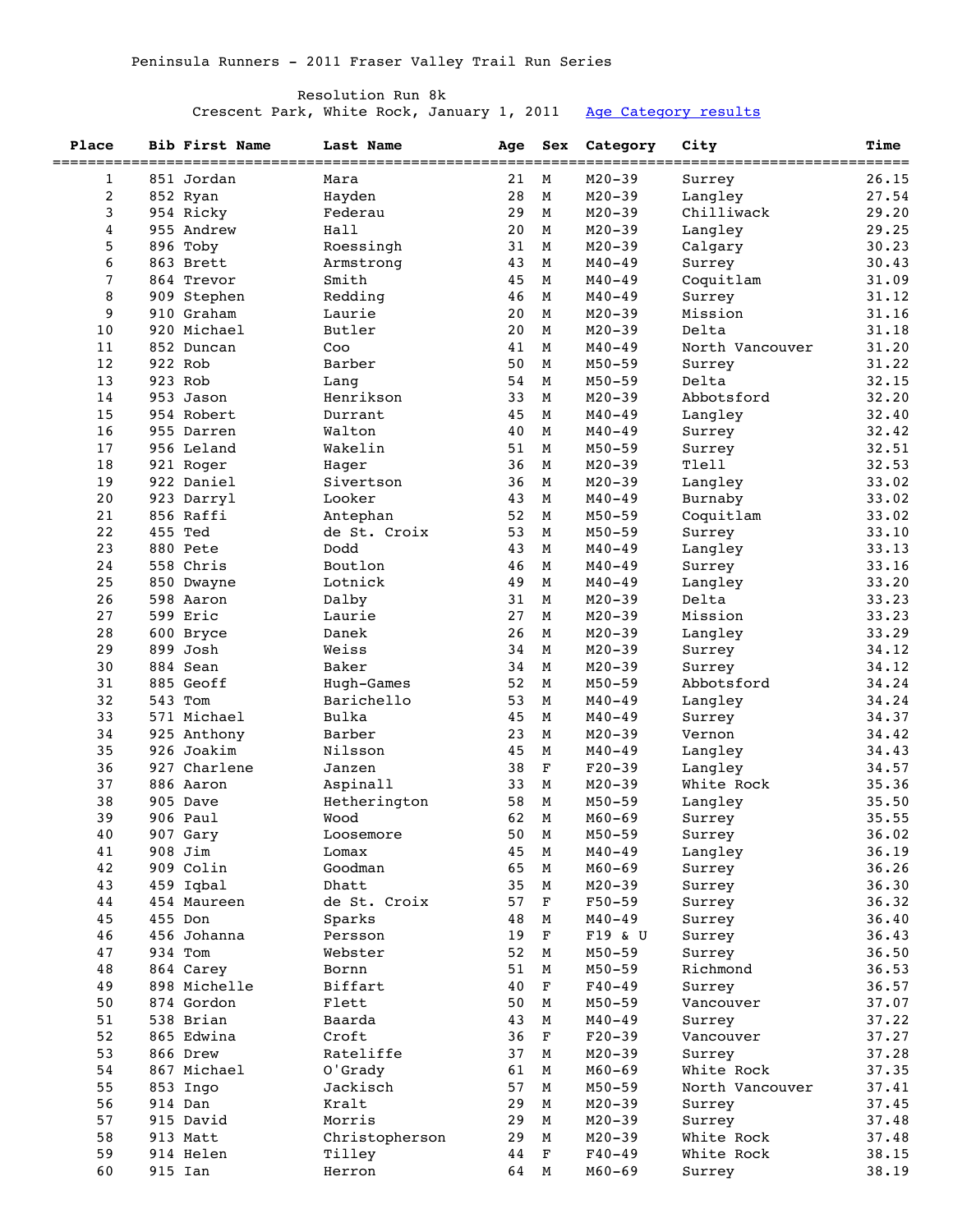| 61  | 916 Callum    | Pilgrim       | 13 | $\mathbf F$  | F19 & U    | Abbotsford      | 38.28 |
|-----|---------------|---------------|----|--------------|------------|-----------------|-------|
| 62  | 917 Daljit    | Tiwana        | 39 | M            | $M20 - 39$ | Surrey          | 38.28 |
| 63  | 862 Rachel    | Tarrant       | 49 | $\mathbf F$  | $F40 - 49$ | New Westminster | 38.34 |
| 64  | 879 Kristine  | Dodd          | 43 | $\mathbf F$  | $F40 - 49$ | Langley         | 38.38 |
| 65  | 880 Randy     | Laurie        | 46 | М            | $M40 - 49$ | Mission         | 38.40 |
|     |               |               |    |              |            |                 |       |
| 66  | 881 Chris     | Scott         | 38 | M            | $M20 - 39$ | Surrey          | 38.57 |
| 67  | 882 Tyler     | Hildith       | 39 | М            | $M20 - 39$ | Surrey          | 39.05 |
| 68  | 916 Randy     | Goliath       | 50 | М            | $M50 - 59$ | Langley         | 39.17 |
| 69  | 860 Garry     | Verheyden     | 41 | М            | $M40 - 49$ | Aldergrove      | 39.22 |
|     |               |               |    | $\mathbf F$  |            |                 |       |
| 70  | 861 Rita      | Klassen       | 39 |              | $F20-39$   | Surrey          | 39.43 |
| 71  | 900 Diana     | Berringer     | 38 | $\mathbf F$  | $F20-39$   | Surrey          | 39.46 |
| 72  | 901 Josh      | Goddart       | 39 | M            | $M20 - 39$ | Surrey          | 39.46 |
| 73  | 902 Aaron     | Douglas       | 32 | М            | $M20 - 39$ | White Rock      | 40.01 |
| 74  | 903 Jennifer  | Isaacs        | 41 | $\mathbf F$  | $F40 - 49$ | Surrey          | 40.01 |
|     |               |               |    |              |            |                 |       |
| 75  | 904 Larry     | Wong          | 46 | М            | $M40 - 49$ | Surrey          | 40.01 |
| 76  | 905 Peter     | O'Neil        | 64 | M            | $M60 - 69$ | Union, Wa.      | 40.08 |
| 77  | 935 Trudy     | Marchildon    | 55 | $\mathbf F$  | $F50 - 59$ | Victoria        | 40.25 |
| 78  | 936 Sally     | Marcellus     | 57 | $\mathbf F$  | $F50 - 59$ | Delta           | 40.32 |
| 79  | 883 Kevin     | Heath         | 53 | М            | $M50 - 59$ | Surrey          | 40.34 |
|     |               |               |    |              |            |                 |       |
| 80  | 884 Sherri    | Todd          | 40 | $\mathbf F$  | $F40 - 49$ | Langley         | 40.35 |
| 81  | 938 Chris     | Horrocks      | 56 | M            | $M50 - 59$ | Surrey          | 40.38 |
| 82  | 928 Werner    | <b>Brunke</b> | 54 | М            | $M50 - 59$ | Langley         | 40.47 |
| 83  | 871 Paul      | Helms         | 54 | М            | $M50 - 59$ | Langley         | 40.58 |
| 84  | 933 Jim       |               | 59 |              | $M50 - 59$ |                 |       |
|     |               | Millington    |    | М            |            | Surrey          | 41.20 |
| 85  | 868 Ernie     | Fuller        | 61 | М            | $M60 - 69$ | White Rock      | 41.23 |
| 86  | 861 Kathryn   | Matts         | 42 | $\mathbf F$  | $F40 - 49$ | New Westminster | 41.25 |
| 87  | 931 David     | Bruchet       | 52 | М            | $M50 - 59$ | Surrey          | 41.31 |
| 88  | 456 Sigai     | Demong        | 37 | М            | $M20 - 39$ | North Vancouver | 41.41 |
|     |               |               |    |              |            |                 |       |
| 89  | 889 Mike      | Ridley        | 48 | М            | $M40 - 49$ | Surrey          | 41.49 |
| 90  | 890 Ivan      | Mirosavljev   | 23 | M            | $M20 - 39$ | Surrey          | 41.50 |
| 91  | 952 Jo        | Hager         | 35 | $\mathbf F$  | $F20-39$   | Tlell           | 41.54 |
| 92  | 953 Andrew    | Janzen        | 41 | M            | $M40 - 49$ | Langley         | 42.10 |
| 93  | 870 Samantha  | Lotnick       | 21 | $\mathbf F$  |            |                 | 42.15 |
|     |               |               |    |              | $F20-39$   | Langley         |       |
| 94  | 871 Art       | Olsthoorn     |    | M            | $M50 - 59$ | Aldergrove      | 42.23 |
| 95  | 873 Tristan   | Helms         | 26 | М            | $M20 - 39$ | Langley         | 42.46 |
| 96  | 893 Stephanie | Staus         | 50 | $\mathbf F$  | $F50 - 59$ | Delta           | 42.46 |
| 97  | 892 Kim       | Staus         | 57 | М            | $M50 - 59$ | Delta           | 42.47 |
| 98  | 893 Alan      | Raffan        | 62 |              |            |                 |       |
|     |               |               |    | М            | $M60 - 69$ | Langley         | 43.07 |
| 99  | 894 Paula     | Hillier       | 53 | $\mathbf F$  | $F50 - 59$ | Langley         | 43.18 |
| 100 | 520 Scott     | Abbot         | 42 | M            | $M40 - 49$ | Langley         | 43.22 |
| 101 | 521 Heidi     | Verheyden     | 38 | $\mathbf F$  | $F20-39$   | Aldergrove      | 43.29 |
| 102 | 940 Carolyn   | Knox          | 25 | $\mathbf F$  | $F20 - 39$ | Surrey          | 43.32 |
|     |               |               |    |              |            |                 |       |
| 103 | 894 Graham    | MacDonald     | 52 | M            | $M50 - 59$ | Coquitlam       | 43.38 |
| 104 | 891 Richard   | Sadowski      | 50 | М            | $M50 - 59$ | Port Coquitlam  | 43.38 |
| 105 | 941 Cory      | Knox          | 29 | М            | $M20 - 39$ | Surrey          | 43.43 |
| 106 | 942 Sandra    | Olsthoorn     |    | $\mathbf F$  | $F50 - 59$ | Aldergrove      | 43.45 |
| 107 | 951 Jacinda   | Hodgson       | 36 | $\mathbf F$  | $F20-39$   | Surrey          | 43.52 |
|     |               |               |    |              |            |                 |       |
| 108 | 952 Sebastian | Munoz         | 51 | M            | $M50 - 59$ | Surrey          | 44.29 |
| 109 | 867 Pippo     | Wall          | 58 | F            | $F50 - 59$ | Vancouver       | 44.31 |
| 110 | 907 Leif      | Bjorseth      | 60 | М            | $M60 - 69$ | White Rock      | 44.31 |
| 111 | 882 Evan      | Durrant       | 11 | М            | M19 & U    | Langley         | 44.33 |
|     |               |               |    |              |            |                 |       |
| 112 | 912 Moses     | Li            | 23 | М            | $M20 - 39$ | Vancouver       | 44.33 |
| 113 | 937 Catherine | Main          | 56 | F            | $F50 - 59$ | Surrey          | 44.34 |
| 114 | 939 Danna     | Horrocks      | 23 | F            | $F20-39$   | Surrey          | 44.49 |
| 115 | 940 Cathy     | Gutkowski     | 47 | F            | $F40 - 49$ | Langley         | 44.49 |
| 116 | 941 Al        | McBeth        | 48 | М            | $M40 - 49$ | Langley         | 44.51 |
|     |               |               |    |              |            |                 |       |
| 117 | 942 Jagdish   | Sekhon        | 28 | М            | $M20 - 39$ | Surrey          | 44.55 |
| 118 | 885 Philip    | Cillier       | 53 | M            | $M50 - 59$ | Surrey          | 45.01 |
| 119 | 886 Denise    | Ure           | 44 | F            | $F40 - 49$ | Surrey          | 45.06 |
| 120 | 887 Kerri     | Turner        | 40 | $\mathbf{F}$ | $F40 - 49$ | Surrey          | 45.08 |
|     |               | Tilley        |    |              |            |                 |       |
| 121 | 888 Peter     |               | 52 | M            | $M50 - 59$ | White Rock      | 45.13 |
| 122 | 889 Annette   | Quiring       | 45 | $\mathbf F$  | $F40 - 49$ | White Rock      | 45.21 |
| 123 | 890 Sue       | Plum          | 48 | F            | $F40 - 49$ | Agassiz         | 45.29 |
| 124 | 891 Ravinder  | Sidhu         | 33 | М            | $M20 - 39$ | Surrey          | 45.30 |
| 125 | 888 Wendy     | Wiseman       | 39 | F            | $F20-39$   | Surrey          | 45.30 |
| 126 |               |               |    |              |            |                 |       |
|     | 950 Ed        | Derochers     | 53 | М            | $M50 - 59$ | Surrey          | 45.30 |
| 127 | 875 Kim       | Hastie        | 41 | $\mathbf F$  | $F40 - 49$ | Agassiz         | 45.31 |
| 128 | 876 Dave      | Palmer        | 62 | М            | $M60 - 69$ | Langley         | 46.00 |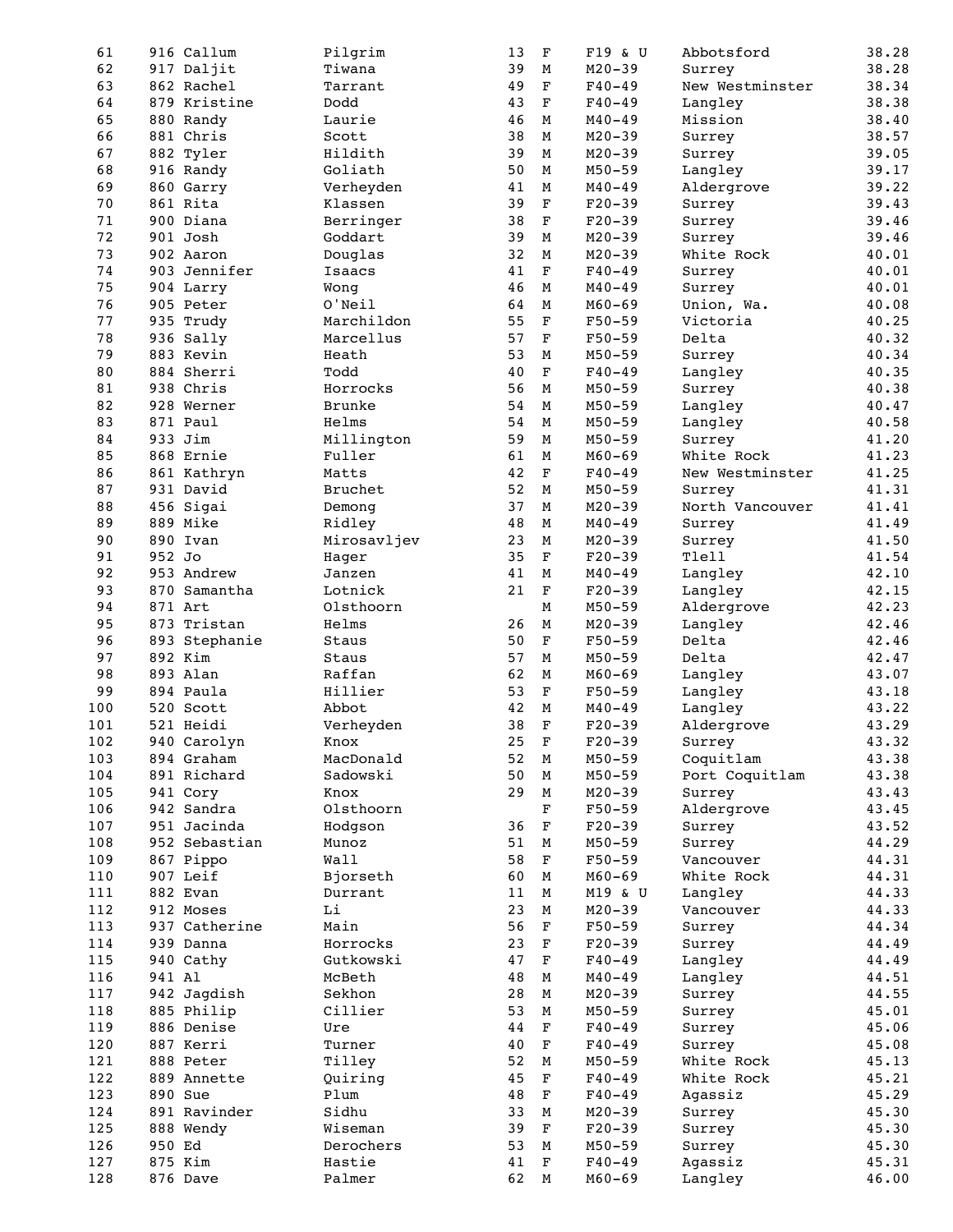| 129 | 877 Shalagh     | Speilman     | 38 | $\mathbf F$ | $F20-39$   | Langley         | 46.26 |
|-----|-----------------|--------------|----|-------------|------------|-----------------|-------|
| 130 | 537 Jasbit      | Atwal        | 55 | $\mathbf F$ | $F50 - 59$ | Delta           | 46.29 |
| 131 | 538 Pam         | Windover     | 50 | F           | $F50 - 59$ | Surrey          | 46.33 |
| 132 | 539 Angela      | Raffan       | 28 | $\mathbf F$ | $F20-39$   | Surrey          | 46.52 |
| 133 | 513 Cheryl      | Abbot        | 38 | $\mathbf F$ | $F20-39$   | Langley         | 46.55 |
|     |                 |              |    |             |            |                 |       |
| 134 | 857 William (A) | George       | 72 | M           | $M70+$     | Abbotsford      | 46.56 |
| 135 | 858 Sylvia      | Waldron      | 53 | $\mathbf F$ | $F50 - 59$ | Surrey          | 46.57 |
| 136 | 859 Sylvia      | Kotanen      | 55 | F           | $F50 - 59$ | Langley         | 47.00 |
| 137 | 860 Frances     | 0'Grady      | 62 | $\mathbf F$ | $F60-69$   | White Rock      | 47.04 |
|     |                 |              |    |             |            |                 |       |
| 138 | 861 Dan         | Murphy       | 70 | M           | $M70+$     | White Rock      | 47.06 |
| 139 | 887 Carol-Ann   | Saari        | 40 | $\mathbf F$ | $F40 - 49$ | Surrey          | 47.33 |
| 140 | 888 Richard     | Williams     | 61 | М           | $M60 - 69$ | Langley         | 47.36 |
| 141 | 889 Brenda      | Philip       | 47 | $\mathbf F$ | $F40 - 49$ | Langley         | 48.00 |
|     |                 |              |    |             |            |                 |       |
| 142 | 890 Louisa      | Lorimer      | 59 | $\mathbf F$ | $F50 - 59$ | White Rock      | 48.06 |
| 143 | 457 Dianne      | Dent         | 53 | $\mathbf F$ | $F50 - 59$ | Surrey          | 48.06 |
| 144 | 458 Mile        | Jovanovic    | 57 | М           | $M50 - 59$ | Surrey          | 48.07 |
| 145 | 877 Bianca      | Langrick     | 33 | $\mathbf F$ | $F20-39$   | Vancouver       | 48.10 |
|     |                 | Vanichuck    | 38 |             | $F20-39$   |                 |       |
| 146 | 878 Shelley     |              |    | F           |            | Abbotsford      | 48.11 |
| 147 | 924 Allan       | Bailey       | 59 | М           | $M50 - 59$ | Surrey          | 48.13 |
| 148 | 925 Paul        | Rowand       | 58 | М           | $M50 - 59$ | Surrey          | 48.19 |
| 149 | 911 Nicholas    | Siu          | 29 | M           | $M20 - 39$ | Surrey          | 48.20 |
| 150 | 541 David       | Bachand      | 50 | М           | $M50 - 59$ |                 | 48.28 |
|     |                 |              |    |             |            | Surrey          |       |
| 151 | 542 Lori        | Rendell      | 47 | $\mathbf F$ | $F40 - 49$ | Surrey          | 48.31 |
| 152 | 866 Colleen     | Tims         | 20 | $\mathbf F$ | $F20-39$   | Langley         | 48.32 |
| 153 | 867 Jim         | Flom         | 53 | М           | $M50 - 59$ | Agassiz         | 48.37 |
| 154 | 542 Tammy       | Bailey       | 48 | $\mathbf F$ | $F40 - 49$ | Surrey          | 48.37 |
|     |                 |              |    |             |            |                 |       |
| 155 | 890 Pete        | Monds        | 48 | М           | $M40 - 49$ |                 | 48.42 |
| 156 | 891 Mike        | Thachuk      | 44 | М           | $M40 - 49$ | Langley         | 48.47 |
| 157 | 855 Brian       | Parkinson    | 68 | М           | $M60 - 69$ | Langley         | 49.00 |
| 158 |                 |              |    |             |            |                 |       |
|     | 595 Ken         | Clasby       | 58 | М           | $M50 - 59$ | Surrey          | 49.08 |
| 159 | 596 Sue         | Noble        | 48 | $\mathbf F$ | $F40 - 49$ | White Rock      | 49.10 |
| 160 | 597 Tracey      | Falconer     | 48 | $\mathbf F$ | $F40 - 49$ | White Rock      | 49.10 |
| 161 | 451 Malissa     | Danek        | 25 | $\mathbf F$ | $F20-39$   | Langley         | 49.11 |
| 162 | 599 Bernhard    | Dandyk       | 59 | М           | $M50 - 59$ | Surrey          | 49.17 |
|     |                 |              |    |             |            |                 |       |
| 163 | 600 Lori        | Smith        | 51 | $\mathbf F$ | $F50 - 59$ | Fort Langley    | 49.21 |
| 164 | 592 Melanie     | Chernoff     | 37 | $\mathbf F$ | $F20-39$   | Langley         | 49.22 |
| 165 | 593 Aurora      | Scott        | 41 | $\mathbf F$ | $F40 - 49$ | Surrey          | 49.33 |
| 166 | 458 Tom         | Dent         | 46 | М           | $M40 - 49$ | Surrey          | 49.42 |
|     |                 |              |    |             |            |                 |       |
| 167 | 459 Kathy       | Wainwright   | 55 | $\mathbf F$ | $F50 - 59$ | Langley         | 49.46 |
| 168 | 460 Millie      | McKinnon     | 47 | $\mathbf F$ | $F40 - 49$ | Langley         | 49.47 |
| 169 | 910 Linh        | Huynh        | 25 | $\mathbf M$ | $M20 - 39$ | Richmond        | 50.15 |
| 170 | 911 Gavin       | Robertson    | 44 | $\mathbf M$ | $M40 - 49$ | White Rock      | 50.15 |
|     |                 |              |    |             |            |                 |       |
| 171 | 895 Theresa     | Bredenhof    | 31 | F           | $F20-39$   | Abbotsford      | 50.20 |
| 172 | 896 Sharon      | Yap-Chung    | 45 | F           | $F40 - 49$ | Surrey          | 50.25 |
| 173 | 460 Ben         | Dobranowsky  | 58 | М           | $M50 - 59$ | Surrey          | 50.53 |
| 174 | 461 Sue         | Edmondson    | 44 | $\mathbf F$ | $F40 - 49$ | Surrey          | 51.03 |
|     |                 |              |    |             |            |                 |       |
| 175 | 462 Brenda      | Walker       | 52 | $\mathbf F$ | $F50 - 59$ | White Rock      | 51.04 |
| 176 | 463 Joyce       | Soda         | 48 | F           | $F40 - 49$ | Surrey          | 51.12 |
| 177 | 902 Teresa      | Webster      | 38 | F           | $F20-39$   | Port Coquitlam  | 51.17 |
| 178 | 903 David       | Liggat       | 56 | М           | $M50 - 59$ | White Rock      | 51.28 |
|     |                 |              | 53 |             |            |                 |       |
| 179 | 878 Peter       | Wondga       |    | М           | $M50 - 59$ | Surrey          | 51.28 |
| 180 | 879 Tina        | Hansen-Baker | 44 | F           | $F40 - 49$ | White Rock      | 51.29 |
| 181 | 880 Brenda      | Lightfoot    | 57 | F           | $F50 - 59$ | Surrey          | 51.29 |
| 182 | 881 Ellen       | Hall         | 52 | F           | $F50 - 59$ | Langley         | 51.44 |
|     |                 |              |    |             |            |                 |       |
| 183 | 882 Charlotte   | Peters       | 44 | F           | $F40 - 49$ | Surrey          | 51.54 |
| 184 | 883 Carol       | Heatley      | 55 | $\mathbf F$ | $F50-59$   | Surrey          | 52.02 |
| 185 | 884 Helena      | Munro        | 51 | $\mathbf F$ | $F50 - 59$ | Surrey          | 52.02 |
| 186 | 885 Georgena    | Evans        | 72 | $\mathbf F$ | $F70+$     | Surrey          | 52.19 |
|     |                 |              |    |             |            |                 |       |
| 187 | 930 Leah        | Erickson     | 37 | F           | $F20-39$   | Delta           | 52.19 |
| 188 | 931 Sandy       | Wyndham      | 64 | F           | $F60-69$   | Surrey          | 52.20 |
| 189 | 929 Jennifer    | Hiebert      | 52 | $\mathbf F$ | $F50-59$   |                 | 52.22 |
| 190 | 559 Howard      | Brydle       | 63 | М           | $M60 - 69$ | Surrey          | 52.24 |
|     |                 |              |    |             |            |                 |       |
| 191 | 560 Karen       | Haugland     | 37 | F           | $F20-39$   | White Rock      | 52.26 |
| 192 | 919 Kris        | Vasko        | 48 | F           | $F40 - 49$ | Surrey          | 52.28 |
| 193 | 858 Lenore      | Montgomery   | 80 | F           | $F70+$     | North Vancouver | 52.38 |
| 194 | 904 Chantal     | Low          | 31 | $\mathbf F$ | $F20-39$   | Surrey          | 53.03 |
|     |                 |              |    |             |            |                 |       |
| 195 | 872 Rose        | Chen         | 52 | $\mathbf F$ | $F50 - 59$ | Surrey          | 53.07 |
| 196 | 873 Tom         | Waldron      | 56 | M           | $M50 - 59$ | Surrey          | 53.11 |